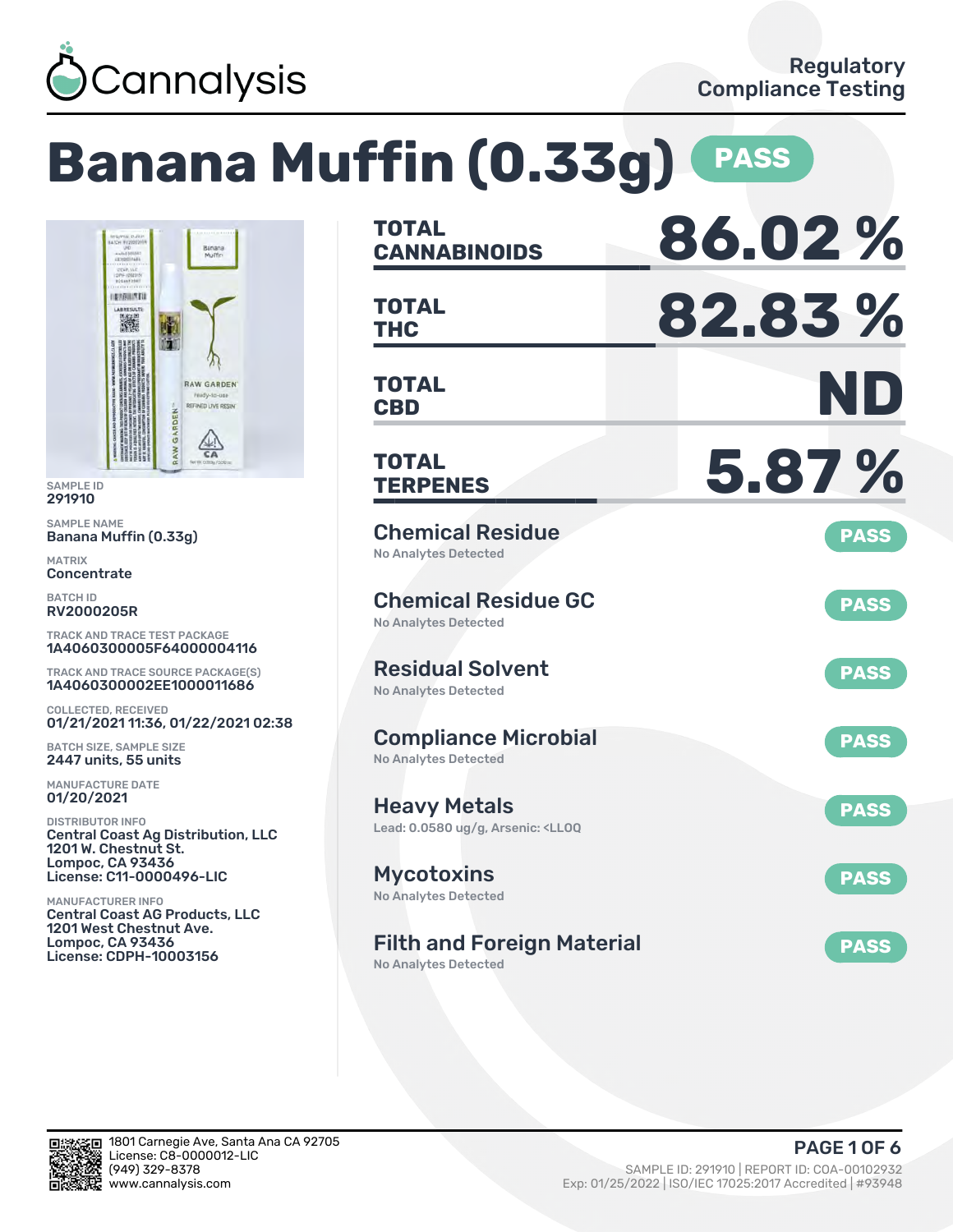

## CANNABINOID ANALYSIS

Total THC,CBD value(s) have been decarboxylated.

| TOTAL THC:          | 828.3 mg/g (82.83 %), 273.34 mg per package |
|---------------------|---------------------------------------------|
| TOTAL CBD:          | ND.                                         |
| TOTAL CANNABINOIDS: | 860.2 mg/g (86.02 %)                        |

UNIT OF MEASUREMENT: Milligrams per Gram(mg/g)

| <b>ANALYTE</b> | <b>RESULT</b>           | LOD    | <b>LLOO</b> | <b>ANALYTE</b>   | <b>RESULT</b>        | LOD    | <b>LLOO</b> |
|----------------|-------------------------|--------|-------------|------------------|----------------------|--------|-------------|
| THCa           | ND                      | 0.2000 | 0.4000      | CBD <sub>v</sub> | <b>ND</b>            | 0.2000 | 0.4000      |
| D9THC          | 828.3 mg/g (82.83 %)    | 0.2000 | 0.4000      | CBGa             | <b>ND</b>            | 0.2000 | 0.4000      |
| D8THC          | ND                      | 0.2000 | 0.4000      | <b>CBG</b>       | 29.27 mg/g (2.927 %) | 0.2000 | 0.4000      |
| THCv           | 2.643 mg/g $(0.2643\%)$ | 0.2000 | 0.4000      | <b>CBN</b>       | ND                   | 0.2000 | 0.4000      |
| CBDa           | ND                      | 0.2000 | 0.4000      | CBC              | <b>ND</b>            | 0.2000 | 0.4000      |
| CBD            | <b>ND</b>               | 0.2000 | 0.4000      |                  |                      |        |             |

#### ADDITIONAL INFORMATION

| Method:              | SOP-TECH-001 | Sample Prepped: 01/22/2021 14:16  | Sample Approved: 01/25/2021 12:32  |  |
|----------------------|--------------|-----------------------------------|------------------------------------|--|
| Instrument: UPLC-DAD |              | Sample Analyzed: 01/22/2021 14:18 | Prep-Analytical Batch: 25854-20305 |  |



## TERPENE ANALYSIS

| <b>TOTAL TERPENES:</b>                                                           |                           | 58.77 mg/g (5.877 %) |             |  |  |  |  |
|----------------------------------------------------------------------------------|---------------------------|----------------------|-------------|--|--|--|--|
| UNIT OF MEASUREMENT:                                                             | Milligrams per Gram(mg/g) |                      |             |  |  |  |  |
| <b>ANALYTE</b>                                                                   | <b>RESULT</b>             | LOD                  | <b>LLOO</b> |  |  |  |  |
| 3-Carene                                                                         | <b>ND</b>                 | 0.5000               | 1.000       |  |  |  |  |
| Alpha cedrene                                                                    | <b>ND</b>                 | 0.5000               | 1.000       |  |  |  |  |
| Alpha pinene                                                                     | 4.238 mg/g (0.4238 %)     | 0.5000               | 1.000       |  |  |  |  |
| Alpha terpineol                                                                  | 1.000 mg/g (0.1000 %)     | 0.3300               | 0.650       |  |  |  |  |
| Beta myrcene                                                                     | 16.85 mg/g (1.685 %)      | 0.5000               | 1.000       |  |  |  |  |
| Borneol                                                                          | <b>ND</b>                 | 0.5000               | 1.000       |  |  |  |  |
| Camphor                                                                          | <b>ND</b>                 | 0.5000               | 1.000       |  |  |  |  |
| Cedrol                                                                           | <b>ND</b>                 | 0.5000               | 1.000       |  |  |  |  |
| Eucalyptol                                                                       | <b>ND</b>                 | 0.5000               | 1.000       |  |  |  |  |
| Fenchone                                                                         | <b>ND</b>                 | 0.5000               | 1.000       |  |  |  |  |
| Gamma terpineol                                                                  | <b>ND</b>                 | 0.1000               | 0.210       |  |  |  |  |
| Guaiol                                                                           | ND.                       | 0.5000               | 1.000       |  |  |  |  |
| Isopulegol                                                                       | ND.                       | 0.5000               | 1.000       |  |  |  |  |
| Linalool                                                                         | 1.298 mg/g (0.1298 %)     | 0.5000               | 1.000       |  |  |  |  |
| Ocimene 1                                                                        | <b>ND</b>                 | 0.1600               | 0.310       |  |  |  |  |
| P-cymene                                                                         | <b>ND</b>                 | 0.5200               | 1.050       |  |  |  |  |
| Pulegone                                                                         | <b>ND</b>                 | 0.5000               | 1.000       |  |  |  |  |
| Sabinene hydrate                                                                 | ND.                       | 0.5000               | 1.000       |  |  |  |  |
| Trans beta farnesene <ll00< td=""><td></td><td>0.5000</td><td>1.000</td></ll00<> |                           | 0.5000               | 1.000       |  |  |  |  |
| Valencene                                                                        | ND.                       | 0.5000               | 1.000       |  |  |  |  |
|                                                                                  |                           |                      |             |  |  |  |  |

| <b>ANALYTE</b>                                                                                                                                          | <b>RESULT</b>           | <b>LOD</b> | <b>LLOQ</b> | <b>ANALYTE</b>        | <b>RESULT</b>           | <b>LOD</b> | <b>LLOQ</b> |
|---------------------------------------------------------------------------------------------------------------------------------------------------------|-------------------------|------------|-------------|-----------------------|-------------------------|------------|-------------|
| 3-Carene                                                                                                                                                | <b>ND</b>               | 0.5000     | 1.000       | Alpha bisabolol       | ND.                     | 0.5000     | 1.000       |
| Alpha cedrene                                                                                                                                           | <b>ND</b>               | 0.5000     | 1.000       | Alpha humulene        | 1.659 mg/g (0.1659 %)   | 0.5000     | 1.000       |
| Alpha pinene                                                                                                                                            | 4.238 mg/g (0.4238 %)   | 0.5000     | 1.000       | Alpha terpinene       | <b>ND</b>               | 0.5000     | 1.000       |
| Alpha terpineol                                                                                                                                         | 1.000 mg/g $(0.1000 %)$ | 0.3300     | 0.6500      | Beta caryophyllene    | 7.820 mg/g (0.7820 %)   | 0.5000     | 1.000       |
| Beta myrcene                                                                                                                                            | 16.85 mg/g (1.685 %)    | 0.5000     | 1.000       | Beta pinene           | 3.411 mg/g $(0.3411\%)$ | 0.6100     | 1.210       |
| Borneol                                                                                                                                                 | <b>ND</b>               | 0.5000     | 1.000       | Camphene              | <b>ND</b>               | 0.5000     | 1.000       |
| Camphor                                                                                                                                                 | <b>ND</b>               | 0.5000     | 1.000       | Caryophyllene oxide   | ND                      | 0.5000     | 1.000       |
| Cedrol                                                                                                                                                  | <b>ND</b>               | 0.5000     | 1.000       | Cis nerolidol         | <b>ND</b>               | 0.5000     | 1.000       |
| Eucalyptol                                                                                                                                              | <b>ND</b>               | 0.5000     | 1.000       | Fenchol               | 1.372 mg/g (0.1372 %)   | 0.5000     | 1.000       |
| Fenchone                                                                                                                                                | <b>ND</b>               | 0.5000     | 1.000       | Gamma terpinene       | <b>ND</b>               | 0.5000     | 1.000       |
| Gamma terpineol                                                                                                                                         | <b>ND</b>               | 0.1000     | 0.2100      | Geranyl acetate       | <b>ND</b>               | 0.5000     | 1.000       |
| Guaiol                                                                                                                                                  | <b>ND</b>               | 0.5000     | 1.000       | Isoborneol            | <b>ND</b>               | 0.5000     | 1.000       |
| Isopulegol                                                                                                                                              | <b>ND</b>               | 0.5000     | 1.000       | Limonene              | 15.25 mg/g (1.525 %)    | 0.5000     | 1.000       |
| Linalool                                                                                                                                                | 1.298 mg/g (0.1298 %)   | 0.5000     | 1.000       | Menthol               | <b>ND</b>               | 0.5000     | 1.000       |
| Ocimene 1                                                                                                                                               | <b>ND</b>               | 0.1600     | 0.3100      | Ocimene 2             | 1.137 mg/g $(0.1137%)$  | 0.3500     | 0.6900      |
| P-cymene                                                                                                                                                | ND.                     | 0.5200     | 1.050       | P-mentha-1,5-diene ND |                         | 0.5000     | 1.000       |
| Pulegone                                                                                                                                                | <b>ND</b>               | 0.5000     | 1.000       | Sabinene              | <b>ND</b>               | 0.5000     | 1.000       |
| Sabinene hydrate                                                                                                                                        | <b>ND</b>               | 0.5000     | 1.000       | Terpinolene           | 4.737 mg/g (0.4737 %)   | 0.5000     | 1.000       |
| Trans beta farnesene <lloq< td=""><td></td><td>0.5000</td><td>1.000</td><td>Trans nerolidol</td><td><b>ND</b></td><td>0.5000</td><td>1.000</td></lloq<> |                         | 0.5000     | 1.000       | Trans nerolidol       | <b>ND</b>               | 0.5000     | 1.000       |
| 1 <i>1 -</i> 1 - - - - - - -                                                                                                                            | $\overline{1}$          | 0.5000     | 1000        |                       |                         |            |             |

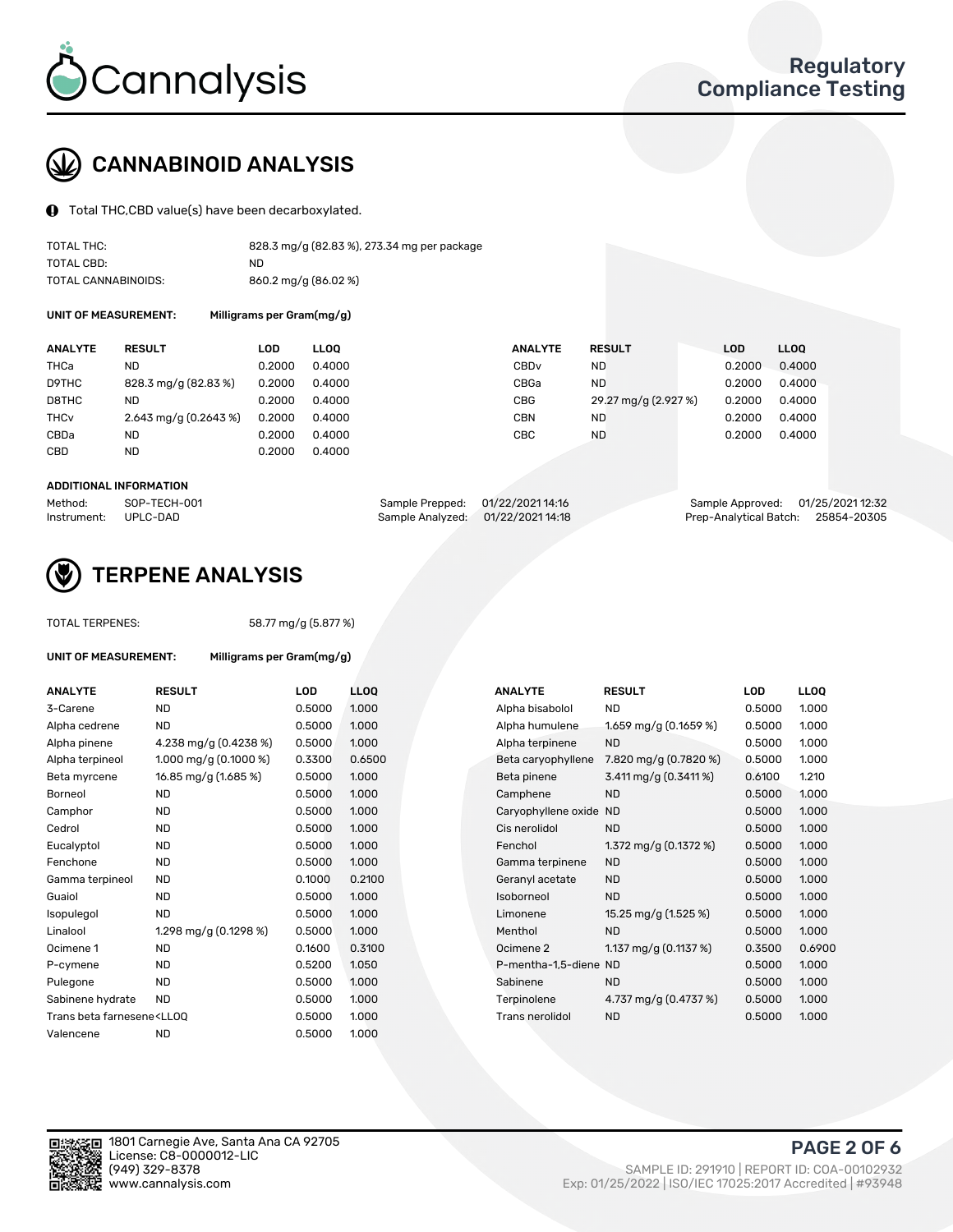

### Regulatory Compliance Testing

#### ADDITIONAL INFORMATION

Method: SOP-TECH-027 Sample Prepped: 01/22/2021 12:10 Sample Approved: 01/25/2021 16:25 Prep-Analytical Batch: 25859-20301



CHEMICAL RESIDUE ANALYSIS PASS

UNIT OF MEASUREMENT: Micrograms per Gram(ug/g)

| <b>ANALYTE</b>    | <b>RESULT</b> | <b>LOD</b> | <b>LLOO</b> | <b>ACTION LEVEL</b> |      | <b>ANALYTE</b>      | <b>RESULT</b> | <b>LOD</b> | LLOQ   | <b>ACTION LEVEL</b> |      |
|-------------------|---------------|------------|-------------|---------------------|------|---------------------|---------------|------------|--------|---------------------|------|
| Abamectin         | <b>ND</b>     | 0.0200     | 0.0400      | 0.1000              | Pass | Acephate            | <b>ND</b>     | 0.0200     | 0.0400 | 0.1000              | Pass |
| Acequinocyl       | <b>ND</b>     | 0.0200     | 0.0400      | 0.1000              | Pass | Acetamiprid         | <b>ND</b>     | 0.0200     | 0.0400 | 0.1000              | Pass |
| Aldicarb          | <b>ND</b>     | 0.0200     | 0.0400      | 0.0                 | Pass | Azoxystrobin        | <b>ND</b>     | 0.0200     | 0.0400 | 0.1000              | Pass |
| Bifenazate        | <b>ND</b>     | 0.0200     | 0.0400      | 0.1000              | Pass | Bifenthrin          | <b>ND</b>     | 0.0200     | 0.0400 | 3.000               | Pass |
| <b>Boscalid</b>   | <b>ND</b>     | 0.0200     | 0.0400      | 0.1000              | Pass | Carbaryl            | <b>ND</b>     | 0.0200     | 0.0400 | 0.5000              | Pass |
| Carbofuran        | <b>ND</b>     | 0.0200     | 0.0400      | 0.0                 | Pass | Chlorantraniliprole | <b>ND</b>     | 0.0200     | 0.0400 | 10.00               | Pass |
| Clofentezine      | <b>ND</b>     | 0.0200     | 0.0400      | 0.1000              | Pass | Coumaphos           | <b>ND</b>     | 0.0200     | 0.0400 | 0.0                 | Pass |
| Cyfluthrin        | <b>ND</b>     | 0.4000     | 1.000       | 2.000               | Pass | Cypermethrin        | <b>ND</b>     | 0.4000     | 1.000  | 1.000               | Pass |
| Daminozide        | <b>ND</b>     | 0.0200     | 0.0400      | 0.0                 | Pass | Diazinon            | <b>ND</b>     | 0.0200     | 0.0400 | 0.1000              | Pass |
| <b>Dichlorvos</b> | <b>ND</b>     | 0.0200     | 0.0400      | 0.0                 | Pass | Dimethoate          | <b>ND</b>     | 0.0200     | 0.0400 | 0.0                 | Pass |
| Dimethomorph      | <b>ND</b>     | 0.0200     | 0.0400      | 2.000               | Pass | <b>Ethoprophos</b>  | <b>ND</b>     | 0.0200     | 0.0400 | 0.0                 | Pass |
| Etofenprox        | <b>ND</b>     | 0.0200     | 0.0400      | 0.0                 | Pass | Etoxazole           | <b>ND</b>     | 0.0200     | 0.0400 | 0.1000              | Pass |
| Fenhexamid        | <b>ND</b>     | 0.0200     | 0.0400      | 0.1000              | Pass | Fenoxycarb          | <b>ND</b>     | 0.0200     | 0.0400 | 0.0                 | Pass |
| Fenpyroximate     | <b>ND</b>     | 0.0200     | 0.0400      | 0.1000              | Pass | Fipronil            | <b>ND</b>     | 0.0400     | 0.1000 | 0.0                 | Pass |
| Flonicamid        | <b>ND</b>     | 0.0200     | 0.0400      | 0.1000              | Pass | Fludioxonil         | <b>ND</b>     | 0.0200     | 0.0400 | 0.1000              | Pass |
| Hexythiazox       | <b>ND</b>     | 0.0200     | 0.0400      | 0.1000              | Pass | Imazalil            | <b>ND</b>     | 0.0200     | 0.0400 | 0.0                 | Pass |
| Imidacloprid      | <b>ND</b>     | 0.0200     | 0.0400      | 5.000               | Pass | Kresoxim methyl     | <b>ND</b>     | 0.0200     | 0.0400 | 0.1000              | Pass |
| Malathion         | <b>ND</b>     | 0.0200     | 0.0400      | 0.5000              | Pass | Metalaxyl           | <b>ND</b>     | 0.0200     | 0.0400 | 2.000               | Pass |
| Methiocarb        | <b>ND</b>     | 0.0200     | 0.0400      | 0.0                 | Pass | Methomyl            | <b>ND</b>     | 0.0200     | 0.0400 | 1.000               | Pass |
| Mevinphos         | <b>ND</b>     | 0.0200     | 0.0400      | 0.0                 | Pass | Myclobutanil        | <b>ND</b>     | 0.0200     | 0.0400 | 0.1000              | Pass |
| Naled             | <b>ND</b>     | 0.0200     | 0.0400      | 0.1000              | Pass | Oxamyl              | <b>ND</b>     | 0.0200     | 0.0400 | 0.5000              | Pass |
| Paclobutrazol     | <b>ND</b>     | 0.0200     | 0.0400      | 0.0                 | Pass | Permethrins         | <b>ND</b>     | 0.0400     | 0.1000 | 0.5000              | Pass |
| Phosmet           | <b>ND</b>     | 0.0200     | 0.0400      | 0.1000              | Pass | Piperonyl butoxide  | <b>ND</b>     | 0.0200     | 0.0400 | 3.000               | Pass |
| Prallethrin       | <b>ND</b>     | 0.0200     | 0.0400      | 0.1000              | Pass | Propiconazole       | <b>ND</b>     | 0.0200     | 0.0400 | 0.1000              | Pass |
| Propoxur          | <b>ND</b>     | 0.0200     | 0.0400      | 0.0                 | Pass | Pyrethrins          | <b>ND</b>     | 0.0200     | 0.0400 | 0.5000              | Pass |
| Pyridaben         | <b>ND</b>     | 0.0200     | 0.0400      | 0.1000              | Pass | Spinetoram          | <b>ND</b>     | 0.0200     | 0.0400 | 0.1000              | Pass |
| Spinosad          | <b>ND</b>     | 0.0300     | 0.0700      | 0.1000              | Pass | Spiromesifen        | <b>ND</b>     | 0.0200     | 0.0400 | 0.1000              | Pass |
| Spirotetramat     | <b>ND</b>     | 0.0200     | 0.0400      | 0.1000              | Pass | Spiroxamine         | <b>ND</b>     | 0.0200     | 0.0400 | 0.0                 | Pass |
| Tebuconazole      | <b>ND</b>     | 0.0200     | 0.0400      | 0.1000              | Pass | Thiacloprid         | <b>ND</b>     | 0.0200     | 0.0400 | 0.0                 | Pass |
| Thiamethoxam      | <b>ND</b>     | 0.0200     | 0.0400      | 5.000               | Pass | Trifloxystrobin     | <b>ND</b>     | 0.0200     | 0.0400 | 0.1000              | Pass |

#### ADDITIONAL INFORMATION

Method: SOP-TECH-002 Sample Prepped: 01/22/2021 12:11 Sample Approved: 01/25/2021 14:35<br>Instrument: LC-MS/MS Sample Analyzed: 01/22/2021 12:14 Prep-Analytical Batch: 25856-20302 Prep-Analytical Batch: 25856-20302

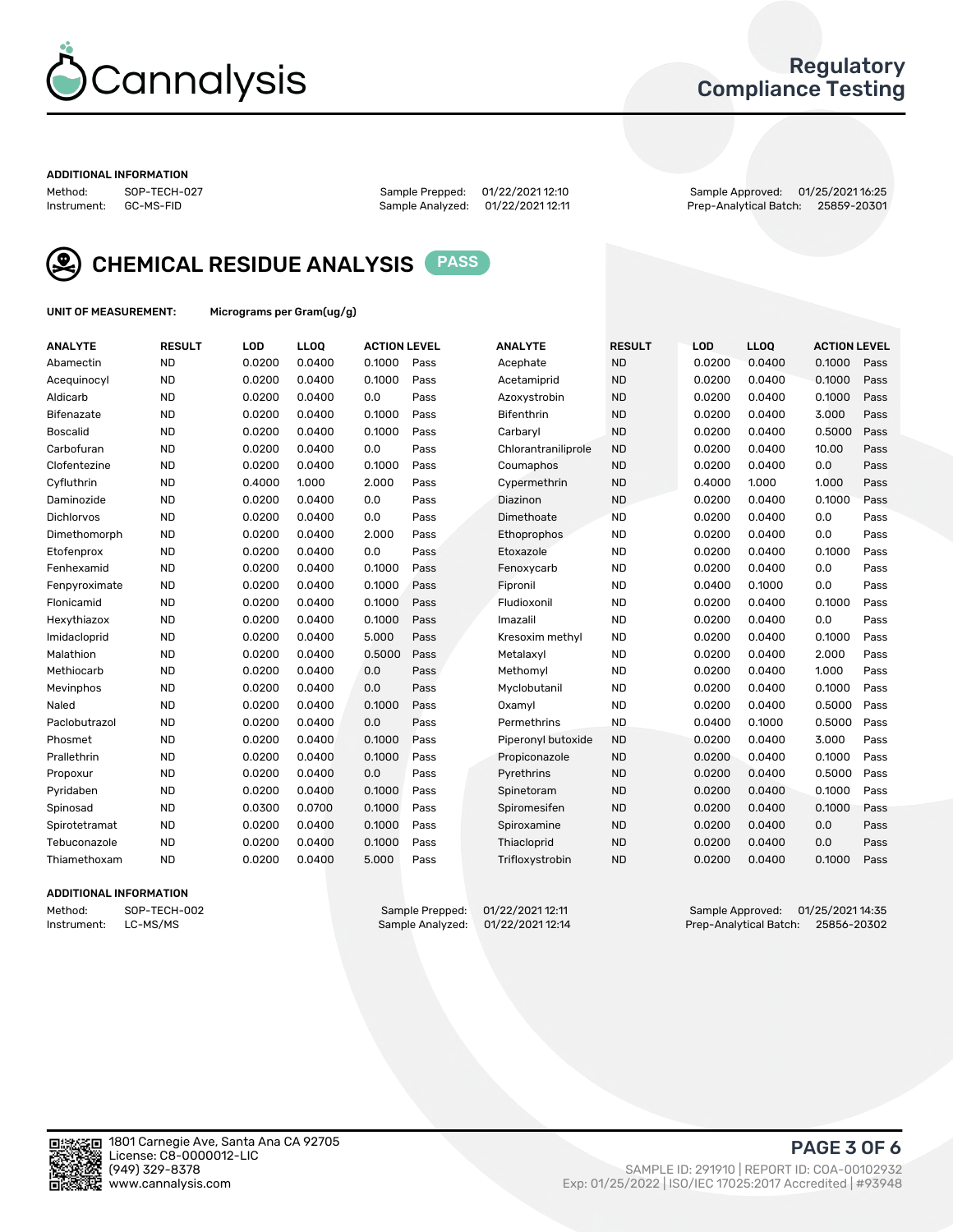

## CHEMICAL RESIDUE GC ANALYSIS PASS

| UNIT OF MEASUREMENT: |               | Micrograms per Gram(ug/g) |             |              |
|----------------------|---------------|---------------------------|-------------|--------------|
| <b>ANALYTE</b>       | <b>RESULT</b> | LOD                       | <b>LLOO</b> | <b>ACTIC</b> |

| <b>ANALYTE</b>         | <b>RESULT</b> | LOD    | <b>LLOO</b> | <b>ACTION LEVEL</b> |                  | <b>ANALYTE</b>   | <b>RESULT</b> | LOD    | <b>LLOO</b>            | <b>ACTION LEVEL</b> |      |
|------------------------|---------------|--------|-------------|---------------------|------------------|------------------|---------------|--------|------------------------|---------------------|------|
| Captan                 | <b>ND</b>     | 0.1000 | 0.2000      | 0.7000              | Pass             | Chlordane        | <b>ND</b>     | 0.0109 | 0.0136                 | 0.0                 | Pass |
| Methyl parathion       | <b>ND</b>     | 0.0400 | 0.1000      | 0.0                 | Pass             | <b>PCNB</b>      | <b>ND</b>     | 0.0200 | 0.0400                 | 0.1000              | Pass |
| Chlorfenapyr           | <b>ND</b>     | 0.0800 | 0.1000      | 0.0                 | Pass             | Chlorpyrifos     | <b>ND</b>     | 0.0800 | 0.1000                 | 0.0                 | Pass |
|                        |               |        |             |                     |                  |                  |               |        |                        |                     |      |
| ADDITIONAL INFORMATION |               |        |             |                     |                  |                  |               |        |                        |                     |      |
| Method:                | SOP-TECH-010  |        |             |                     | Sample Prepped:  | 01/22/2021 12:10 |               |        | Sample Approved:       | 01/25/2021 12:50    |      |
| Instrument:            | GC-MS/MS      |        |             |                     | Sample Analyzed: | 01/22/2021 12:14 |               |        | Prep-Analytical Batch: | 25857-20303         |      |
|                        |               |        |             |                     |                  |                  |               |        |                        |                     |      |

## RESIDUAL SOLVENT ANALYSIS PASS

UNIT OF MEASUREMENT: Micrograms per Gram(ug/g)

| <b>ANALYTE</b>       | <b>RESULT</b> | <b>LOD</b> | <b>LLOO</b> | <b>ACTION LEVEL</b> |      | <b>ANALYTE</b>           | <b>RESULT</b> | <b>LOD</b> | LLOO  | <b>ACTION LEVEL</b> |      |
|----------------------|---------------|------------|-------------|---------------------|------|--------------------------|---------------|------------|-------|---------------------|------|
| Acetone              | <b>ND</b>     | 5.000      | 250.0       | 5000                | Pass | Acetonitrile             | <b>ND</b>     | 5.000      | 50.00 | 410.0               | Pass |
| Benzene              | <b>ND</b>     | 0.5000     | 1.000       | 1.000               | Pass | <b>Butane</b>            | <b>ND</b>     | 76.80      | 96.00 | 5000                | Pass |
| Chloroform           | <b>ND</b>     | 0.5000     | 1.000       | 1.000               | Pass | Ethanol                  | <b>ND</b>     | 10.00      | 50.00 | 5000                | Pass |
| <b>Ethyl Acetate</b> | <b>ND</b>     | 5.000      | 50.00       | 5000                | Pass | <b>Ethyl Ether</b>       | <b>ND</b>     | 25.00      | 50.00 | 5000                | Pass |
| Ethylene oxide       | <b>ND</b>     | 0.5000     | 1.000       | 1.000               | Pass | Heptane                  | <b>ND</b>     | 1.000      | 5.000 | 5000                | Pass |
| Hexane               | <b>ND</b>     | 0.5000     | 5.000       | 290.0               | Pass | <b>Isopropyl Alcohol</b> | <b>ND</b>     | 5.000      | 50.00 | 5000                | Pass |
| Methanol             | <b>ND</b>     | 10.00      | 50.00       | 3000                | Pass | Methylene chloride       | <b>ND</b>     | 0.5000     | 1.000 | 1.000               | Pass |
| Pentane              | <b>ND</b>     | 1.000      | 50.00       | 5000                | Pass | Propane                  | <b>ND</b>     | 16.00      | 20.00 | 5000                | Pass |
| Toluene              | <b>ND</b>     | 0.5000     | 1.000       | 890.0               | Pass | Xvlenes                  | <b>ND</b>     | 6.000      | 100.0 | 2170                | Pass |
| Trichloroethylene    | <b>ND</b>     | 0.2500     | 1.000       | 1.000               | Pass | 1.2-Dichloroethane       | <b>ND</b>     | 0.5000     | 1.000 | 1.000               | Pass |

#### ADDITIONAL INFORMATION

Method: SOP-TECH-021 Sample Prepped: 01/22/2021 15:00 Sample Approved: 01/25/2021 12:24<br>Instrument: HS-GC-MS/FID Sample Analyzed: 01/22/2021 15:00 Prep-Analytical Batch: 25861-20308 Prep-Analytical Batch: 25861-20308



UNIT OF MEASUREMENT: Cycle Threshold (Ct)

| <b>ANALYTE</b>                        | <b>RESULT</b>          | LOD   | <b>LLOO</b> | <b>ACTION LEVEL</b> |                  | <b>ANALYTE</b> | <b>RESULT</b> | LOD              | <b>LLOO</b>      |     | <b>ACTION LEVEL</b> |
|---------------------------------------|------------------------|-------|-------------|---------------------|------------------|----------------|---------------|------------------|------------------|-----|---------------------|
| A.fumigatus                           | <b>ND</b>              | 33.00 | 0.0         | 0.0                 | Pass             | A. flavus      | <b>ND</b>     | 33.00            | 0.0              | 0.0 | Pass                |
| A. niger                              | <b>ND</b>              | 33.00 | 0.0         | 0.0                 | Pass             | A. terreus     | <b>ND</b>     | 33.00            | 0.0              | 0.0 | Pass                |
| <b>STEC</b>                           | <b>ND</b>              | 33.00 | 0.0         | 0.0                 | Pass             | Salmonella spp | <b>ND</b>     | 33.00            | 0.0              | 0.0 | Pass                |
|                                       | ADDITIONAL INFORMATION |       |             |                     |                  |                |               |                  |                  |     |                     |
| SOP-TECH-016, SOP-TECH-022<br>Method: |                        |       |             | Sample Prepped:     | 01/25/2021 06:02 |                |               | Sample Approved: | 01/25/2021 12:16 |     |                     |

Instrument: qPCR Sample Analyzed: 01/25/2021 06:29 Prep-Analytical Batch: 25877-20353

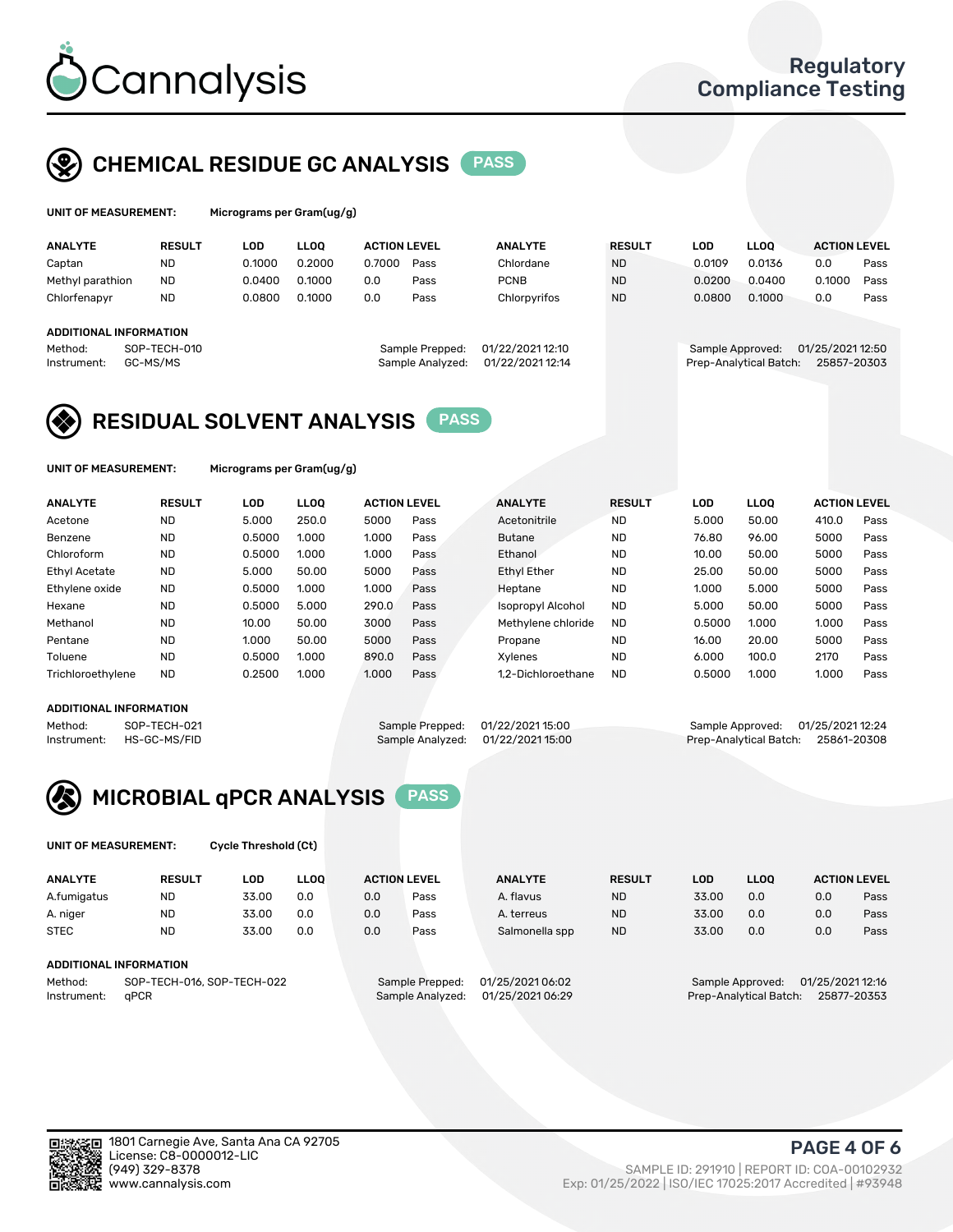



| UNIT OF MEASUREMENT:   |                                                                                                                                                                             |            | Micrograms per Gram(ug/g)      |                     |                                     |                                      |               |            |                                            |                                 |      |
|------------------------|-----------------------------------------------------------------------------------------------------------------------------------------------------------------------------|------------|--------------------------------|---------------------|-------------------------------------|--------------------------------------|---------------|------------|--------------------------------------------|---------------------------------|------|
| <b>ANALYTE</b>         | <b>RESULT</b>                                                                                                                                                               | <b>LOD</b> | <b>LLOO</b>                    | <b>ACTION LEVEL</b> |                                     | <b>ANALYTE</b>                       | <b>RESULT</b> | <b>LOD</b> | <b>LLOQ</b>                                | <b>ACTION LEVEL</b>             |      |
| Arsenic                | <lloo< td=""><td>0.0200</td><td>0.0500</td><td>0.2000</td><td>Pass</td><td>Cadmium</td><td><b>ND</b></td><td>0.0050</td><td>0.0500</td><td>0.2000</td><td>Pass</td></lloo<> | 0.0200     | 0.0500                         | 0.2000              | Pass                                | Cadmium                              | <b>ND</b>     | 0.0050     | 0.0500                                     | 0.2000                          | Pass |
| Lead                   | $0.0580$ ug/g                                                                                                                                                               | 0.0100     | 0.0500                         | 0.5000              | Pass                                | Mercury                              | <b>ND</b>     | 0.0030     | 0.0500                                     | 0.1000                          | Pass |
| Method:<br>Instrument: | <b>ADDITIONAL INFORMATION</b><br>SOP-TECH-013<br>ICP-MS                                                                                                                     |            |                                |                     | Sample Prepped:<br>Sample Analyzed: | 01/25/2021 11:04<br>01/25/2021 12:48 |               |            | Sample Approved:<br>Prep-Analytical Batch: | 01/25/2021 19:47<br>25933-20363 |      |
|                        | <b>MYCOTOXINS ANALYSIS</b>                                                                                                                                                  |            |                                | <b>PASS</b>         |                                     |                                      |               |            |                                            |                                 |      |
| UNIT OF MEASUREMENT:   |                                                                                                                                                                             |            | Micrograms per Kilogram(ug/kg) |                     |                                     |                                      |               |            |                                            |                                 |      |

| <b>ANALYTE</b>          | <b>RESULT</b> | LOD   | <b>LLOO</b>     | <b>ACTION LEVEL</b> | <b>ANALYTE</b> | <b>RESULT</b> | LOD              | <b>LLOO</b>      | <b>ACTION LEVEL</b> |      |
|-------------------------|---------------|-------|-----------------|---------------------|----------------|---------------|------------------|------------------|---------------------|------|
| Aflatoxin B1            | ND            | 1.000 | 2.000           | N/A                 | Aflatoxin B2   | <b>ND</b>     | 2.000            | 5.000            |                     | N/A  |
| Aflatoxin G1            | <b>ND</b>     | 2.000 | 5.000           | N/A                 | Aflatoxin G2   | <b>ND</b>     | 2.000            | 5.000            |                     | N/A  |
| <b>Total Aflatoxins</b> | <b>ND</b>     | 10.00 | 14.00           | 20.00<br>Pass       | Ochratoxin A   | <b>ND</b>     | 1.000            | 2.000            | 20.00               | Pass |
|                         |               |       |                 |                     |                |               |                  |                  |                     |      |
| ADDITIONAL INFORMATION  |               |       |                 |                     |                |               |                  |                  |                     |      |
| Method:                 | SOP-TECH-020  |       | Sample Prepped: | 01/22/2021 14:22    |                |               | Sample Approved: | 01/25/2021 17:43 |                     |      |

Instrument: LC-MS/MS Sample Analyzed: 01/22/2021 15:52 Prep-Analytical Batch: 25868-20309

# FILTH & FOREIGN MATERIAL ANALYSIS PASS

Filth and Foreign Matter (%, #/3g)

| <b>ANALYTE</b>                                              | <b>RESULT</b> | LOD | <b>LLOO</b> | <b>ACTION LEVEL</b>                 |      | <b>ANALYTE</b>                       | <b>RESULT</b> | LOD | LLOO                                                                          | <b>ACTION LEVEL</b> |      |  |
|-------------------------------------------------------------|---------------|-----|-------------|-------------------------------------|------|--------------------------------------|---------------|-----|-------------------------------------------------------------------------------|---------------------|------|--|
| IF RH ME                                                    | <b>ND</b>     | 0.0 | 0.0         | 1.000                               | Pass | <b>IFM</b>                           | <b>ND</b>     | 0.0 | 0.0                                                                           | 25.00               | Pass |  |
| Mold                                                        | <b>ND</b>     | 0.0 | 0.0         | 25.00                               | Pass | <b>SSCD</b>                          | <b>ND</b>     | 0.0 | 0.0                                                                           | 25.00               | Pass |  |
| ADDITIONAL INFORMATION                                      |               |     |             |                                     |      |                                      |               |     |                                                                               |                     |      |  |
| SOP-TECH-009<br>Method:<br>Instrument:<br>Visual Inspection |               |     |             | Sample Prepped:<br>Sample Analyzed: |      | 01/22/2021 15:57<br>01/22/2021 16:08 |               |     | 01/22/2021 16:40<br>Sample Approved:<br>Prep-Analytical Batch:<br>25876-20310 |                     |      |  |